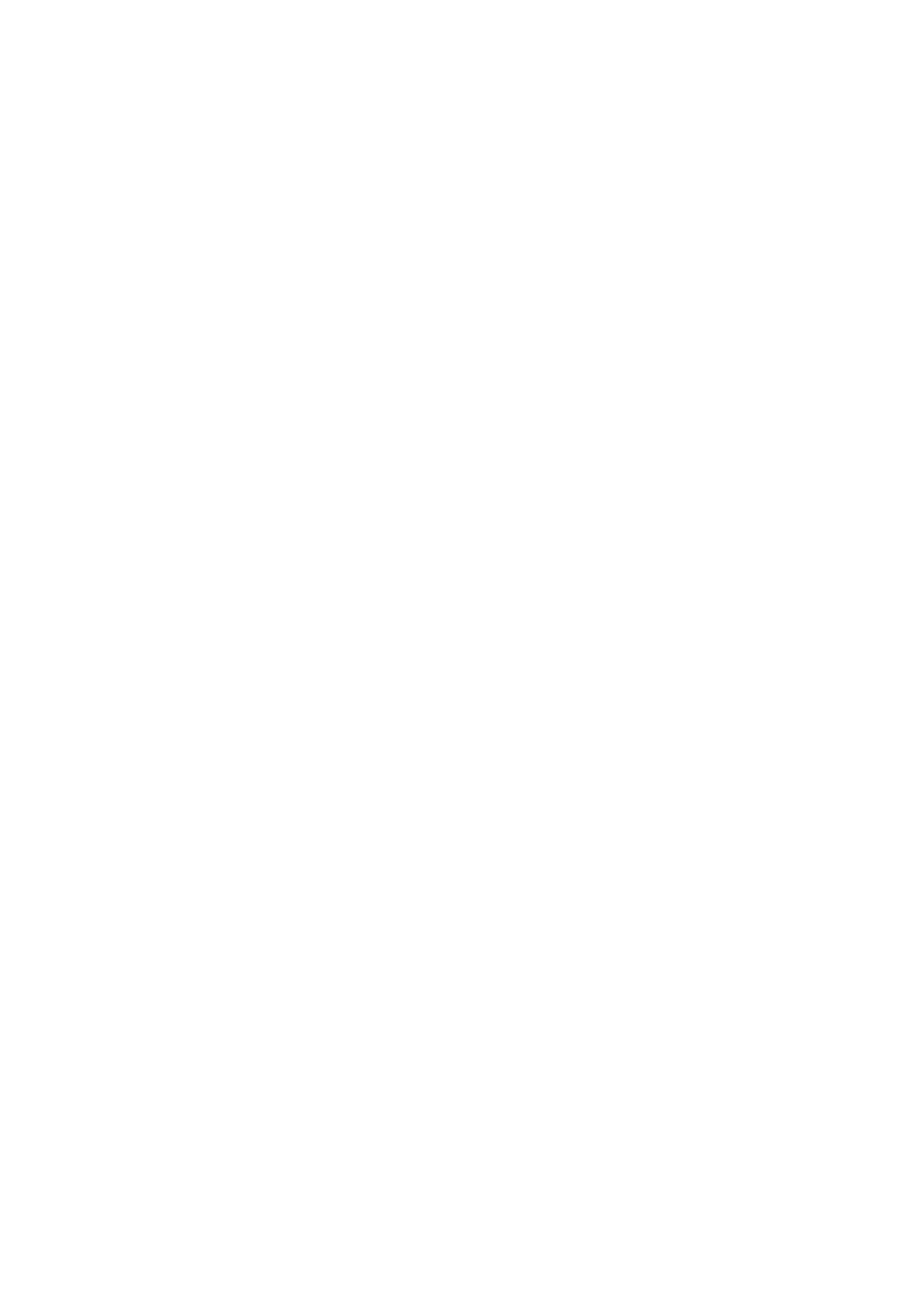|    | (C) | How does the Life Assured's disability prevent him/ her from performing the above listed duties of his/ her occupation?                                                                                                    |           |
|----|-----|----------------------------------------------------------------------------------------------------------------------------------------------------------------------------------------------------------------------------|-----------|
| 4. | (a) | Is the condition a result of an accident?<br>Day<br>Month<br>Year<br>If "YES", please state the date of accident:<br>Describe in detail how the accident happened.                                                         | YES / NO* |
|    | (b) | Was the accident reported to the police?<br>If "YES", please provide the name of the police division and the police officer-in-charge's name.                                                                              | YES / NO* |
|    | (c) | (Please enclose a copy of the police report.)<br>Was the Life Assured under the influence of alcohol/ drugs at the time of accident?<br>If "YES", please state the blood alcohol content/ drug type and quantity consumed: | YES / NO* |
|    | (d) | Is the condition self-inflicted?<br>If "YES", please provide full details.                                                                                                                                                 | YES / NO* |
|    | (e) | Type of treatment including any operations performed and his/ her response.                                                                                                                                                |           |
| 5. | (a) | Please describe fully the nature and severity of the Life Assured's disabilities.                                                                                                                                          |           |
|    |     |                                                                                                                                                                                                                            |           |
|    |     |                                                                                                                                                                                                                            |           |

Date **Signature of Doctor** Signature of Doctor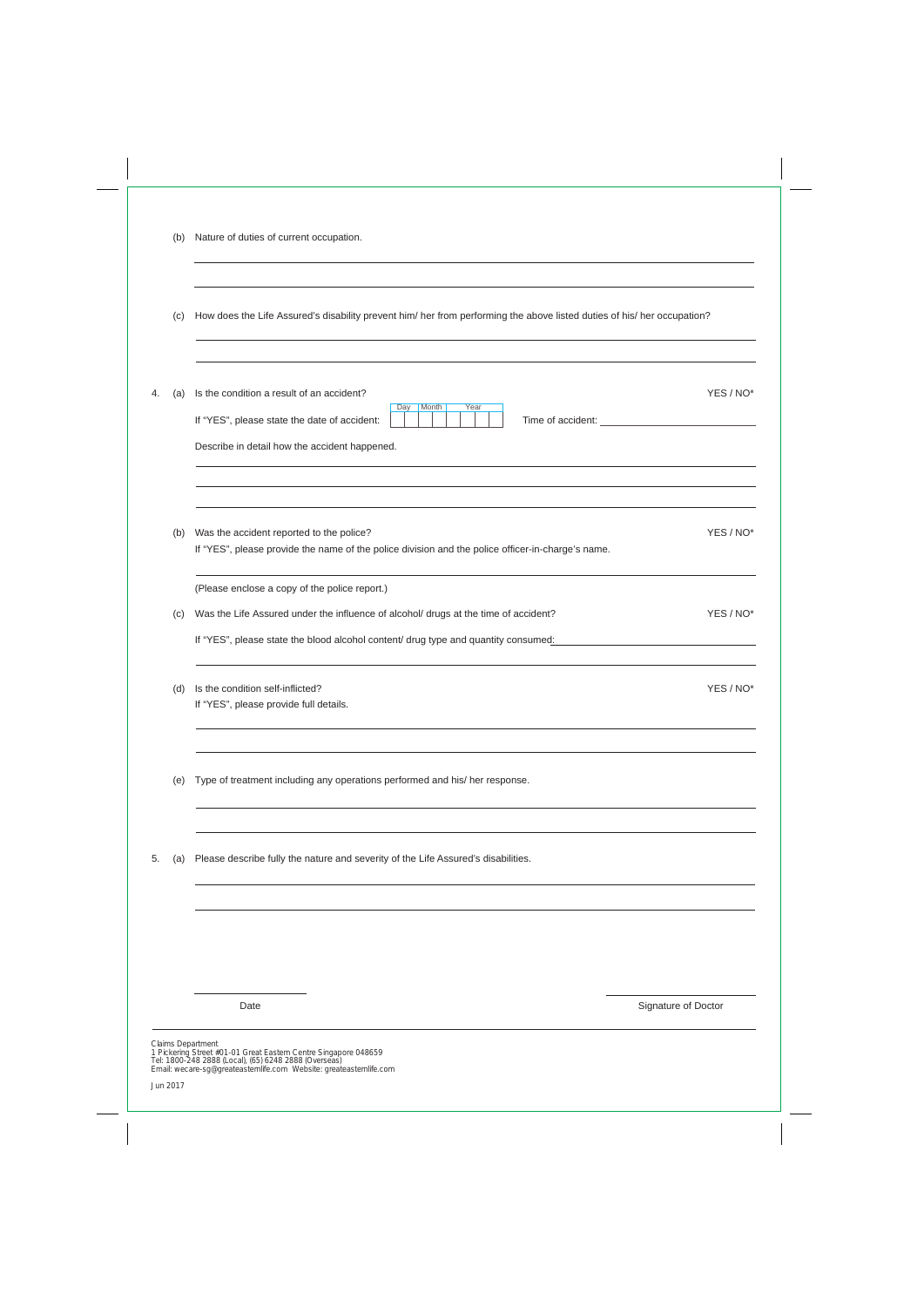| (c)            | Month<br>Day<br>Year<br>Is full recovery expected?<br>If "YES", please state approximate date:                                                                                                                                                                              | YES / NO*                                                                                                                                                                                                                     |
|----------------|-----------------------------------------------------------------------------------------------------------------------------------------------------------------------------------------------------------------------------------------------------------------------------|-------------------------------------------------------------------------------------------------------------------------------------------------------------------------------------------------------------------------------|
|                | If "NO", please state the extent of recovery and approximate date.                                                                                                                                                                                                          |                                                                                                                                                                                                                               |
| (d)            | Is the Life Assured able to perform all the 6 Activities of Daily Living (ADL) without assistance?<br>The 6 ADLs include feeding, mobility, transferring, bathing, dressing and toileting<br>If "NO", please state which one(s) he/ she is unable to perform independently. | YES / NO*                                                                                                                                                                                                                     |
| (e)            | Is the Life Assured confined to a home, hospital or other institution that provides constant care and medical attention?                                                                                                                                                    | YES / NO*                                                                                                                                                                                                                     |
|                | Month<br>Year<br>Day<br>If "YES", since what date?                                                                                                                                                                                                                          |                                                                                                                                                                                                                               |
| (f)            | Does the Life Assured have full power of all limbs?<br>If "NO", please specify which limb(s) do(es) not have full power and the current power of limbs.                                                                                                                     | YES / NO*                                                                                                                                                                                                                     |
|                |                                                                                                                                                                                                                                                                             |                                                                                                                                                                                                                               |
|                | If the disability is pertaining to total & permanent loss of sight. please complete Question 6                                                                                                                                                                              |                                                                                                                                                                                                                               |
| Q <sub>6</sub> | The loss of sight must be permanent and irreversible, even with the use of visual aids.                                                                                                                                                                                     |                                                                                                                                                                                                                               |
|                | Please describe the nature and cause of permanent loss of sight                                                                                                                                                                                                             |                                                                                                                                                                                                                               |
|                | Right eye                                                                                                                                                                                                                                                                   |                                                                                                                                                                                                                               |
|                | Date of total and permanent loss of sight :                                                                                                                                                                                                                                 | Date of last review:                                                                                                                                                                                                          |
|                | Day Month<br>Year                                                                                                                                                                                                                                                           | Month<br>Year<br>Day                                                                                                                                                                                                          |
|                |                                                                                                                                                                                                                                                                             | Visual acuity:                                                                                                                                                                                                                |
|                |                                                                                                                                                                                                                                                                             | Visual field : New York State State State State State State State State State State State State State State State State State State State State State State State State State State State State State State State State State |
|                | Left eye                                                                                                                                                                                                                                                                    |                                                                                                                                                                                                                               |
|                | Date of total and permanent loss of sight :                                                                                                                                                                                                                                 | Date of last review:                                                                                                                                                                                                          |
|                | Day Month<br>Year                                                                                                                                                                                                                                                           | Month<br>Day<br>Year                                                                                                                                                                                                          |
|                | Visual acuity :                                                                                                                                                                                                                                                             | Visual acuity:                                                                                                                                                                                                                |
|                |                                                                                                                                                                                                                                                                             |                                                                                                                                                                                                                               |
|                |                                                                                                                                                                                                                                                                             |                                                                                                                                                                                                                               |
|                | Date                                                                                                                                                                                                                                                                        | Signature of Doctor                                                                                                                                                                                                           |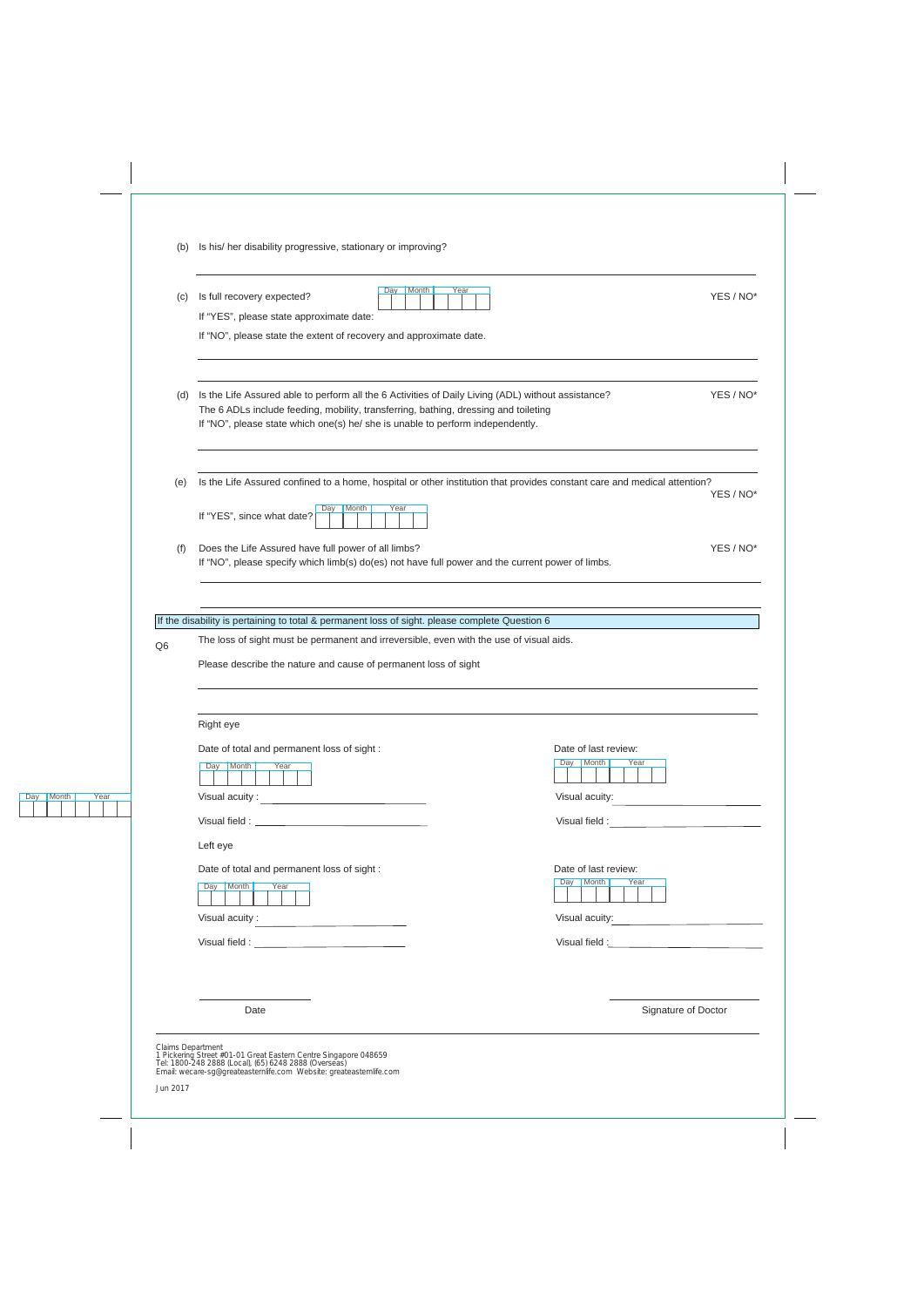| If the disability is pertaining to loss of physical function/ severance of limbs, please complete Q7 |
|------------------------------------------------------------------------------------------------------|
|------------------------------------------------------------------------------------------------------|

Please select all that is applicable.

| Q7 (a)<br>Severance at the ankle<br>Month<br>Year<br>Day<br>Left<br>Date of severance:<br>Month<br>Year<br>Day<br>Right<br>Date of severance:<br>Please describe the nature and cause of severance:<br>Severance at the wrist<br>(b)<br>Month<br>Year<br>Day<br>Left<br>Date of severance:<br><b>Month</b><br>Year<br>Day<br>Right<br>Date of severance:<br>Please describe the nature and cause of severance:<br>Please select if there is total and permanent loss of use (loss of all physical function) of the following<br>Left upper limb<br>Month<br>Year<br>Day<br>Date certified total and permanent loss of use:<br>Please describe the nature and cause<br>Left lower limb<br>Month<br>Year<br>Day<br>Date certified total and permanent loss of use:<br>Please describe the nature and cause<br>Right upper limb<br>Month<br>Day<br>Year<br>Date certified total and permanent loss of use:<br>Please describe the nature and cause<br>Right lower limb<br>Month<br>Year<br>Day<br>Date certified total and permanent loss of use:<br>Please describe the nature and cause | Please select all that is applicable. |  |  |  |  |  |  |  |
|----------------------------------------------------------------------------------------------------------------------------------------------------------------------------------------------------------------------------------------------------------------------------------------------------------------------------------------------------------------------------------------------------------------------------------------------------------------------------------------------------------------------------------------------------------------------------------------------------------------------------------------------------------------------------------------------------------------------------------------------------------------------------------------------------------------------------------------------------------------------------------------------------------------------------------------------------------------------------------------------------------------------------------------------------------------------------------------|---------------------------------------|--|--|--|--|--|--|--|
|                                                                                                                                                                                                                                                                                                                                                                                                                                                                                                                                                                                                                                                                                                                                                                                                                                                                                                                                                                                                                                                                                        |                                       |  |  |  |  |  |  |  |
|                                                                                                                                                                                                                                                                                                                                                                                                                                                                                                                                                                                                                                                                                                                                                                                                                                                                                                                                                                                                                                                                                        |                                       |  |  |  |  |  |  |  |
|                                                                                                                                                                                                                                                                                                                                                                                                                                                                                                                                                                                                                                                                                                                                                                                                                                                                                                                                                                                                                                                                                        |                                       |  |  |  |  |  |  |  |
|                                                                                                                                                                                                                                                                                                                                                                                                                                                                                                                                                                                                                                                                                                                                                                                                                                                                                                                                                                                                                                                                                        |                                       |  |  |  |  |  |  |  |
|                                                                                                                                                                                                                                                                                                                                                                                                                                                                                                                                                                                                                                                                                                                                                                                                                                                                                                                                                                                                                                                                                        |                                       |  |  |  |  |  |  |  |
|                                                                                                                                                                                                                                                                                                                                                                                                                                                                                                                                                                                                                                                                                                                                                                                                                                                                                                                                                                                                                                                                                        |                                       |  |  |  |  |  |  |  |
|                                                                                                                                                                                                                                                                                                                                                                                                                                                                                                                                                                                                                                                                                                                                                                                                                                                                                                                                                                                                                                                                                        |                                       |  |  |  |  |  |  |  |
|                                                                                                                                                                                                                                                                                                                                                                                                                                                                                                                                                                                                                                                                                                                                                                                                                                                                                                                                                                                                                                                                                        |                                       |  |  |  |  |  |  |  |
|                                                                                                                                                                                                                                                                                                                                                                                                                                                                                                                                                                                                                                                                                                                                                                                                                                                                                                                                                                                                                                                                                        |                                       |  |  |  |  |  |  |  |
|                                                                                                                                                                                                                                                                                                                                                                                                                                                                                                                                                                                                                                                                                                                                                                                                                                                                                                                                                                                                                                                                                        |                                       |  |  |  |  |  |  |  |
|                                                                                                                                                                                                                                                                                                                                                                                                                                                                                                                                                                                                                                                                                                                                                                                                                                                                                                                                                                                                                                                                                        |                                       |  |  |  |  |  |  |  |
|                                                                                                                                                                                                                                                                                                                                                                                                                                                                                                                                                                                                                                                                                                                                                                                                                                                                                                                                                                                                                                                                                        |                                       |  |  |  |  |  |  |  |
|                                                                                                                                                                                                                                                                                                                                                                                                                                                                                                                                                                                                                                                                                                                                                                                                                                                                                                                                                                                                                                                                                        |                                       |  |  |  |  |  |  |  |
|                                                                                                                                                                                                                                                                                                                                                                                                                                                                                                                                                                                                                                                                                                                                                                                                                                                                                                                                                                                                                                                                                        |                                       |  |  |  |  |  |  |  |
|                                                                                                                                                                                                                                                                                                                                                                                                                                                                                                                                                                                                                                                                                                                                                                                                                                                                                                                                                                                                                                                                                        |                                       |  |  |  |  |  |  |  |
|                                                                                                                                                                                                                                                                                                                                                                                                                                                                                                                                                                                                                                                                                                                                                                                                                                                                                                                                                                                                                                                                                        |                                       |  |  |  |  |  |  |  |
|                                                                                                                                                                                                                                                                                                                                                                                                                                                                                                                                                                                                                                                                                                                                                                                                                                                                                                                                                                                                                                                                                        |                                       |  |  |  |  |  |  |  |
|                                                                                                                                                                                                                                                                                                                                                                                                                                                                                                                                                                                                                                                                                                                                                                                                                                                                                                                                                                                                                                                                                        |                                       |  |  |  |  |  |  |  |
|                                                                                                                                                                                                                                                                                                                                                                                                                                                                                                                                                                                                                                                                                                                                                                                                                                                                                                                                                                                                                                                                                        |                                       |  |  |  |  |  |  |  |
|                                                                                                                                                                                                                                                                                                                                                                                                                                                                                                                                                                                                                                                                                                                                                                                                                                                                                                                                                                                                                                                                                        |                                       |  |  |  |  |  |  |  |
|                                                                                                                                                                                                                                                                                                                                                                                                                                                                                                                                                                                                                                                                                                                                                                                                                                                                                                                                                                                                                                                                                        |                                       |  |  |  |  |  |  |  |
|                                                                                                                                                                                                                                                                                                                                                                                                                                                                                                                                                                                                                                                                                                                                                                                                                                                                                                                                                                                                                                                                                        |                                       |  |  |  |  |  |  |  |
|                                                                                                                                                                                                                                                                                                                                                                                                                                                                                                                                                                                                                                                                                                                                                                                                                                                                                                                                                                                                                                                                                        |                                       |  |  |  |  |  |  |  |
|                                                                                                                                                                                                                                                                                                                                                                                                                                                                                                                                                                                                                                                                                                                                                                                                                                                                                                                                                                                                                                                                                        |                                       |  |  |  |  |  |  |  |
|                                                                                                                                                                                                                                                                                                                                                                                                                                                                                                                                                                                                                                                                                                                                                                                                                                                                                                                                                                                                                                                                                        |                                       |  |  |  |  |  |  |  |
|                                                                                                                                                                                                                                                                                                                                                                                                                                                                                                                                                                                                                                                                                                                                                                                                                                                                                                                                                                                                                                                                                        |                                       |  |  |  |  |  |  |  |
|                                                                                                                                                                                                                                                                                                                                                                                                                                                                                                                                                                                                                                                                                                                                                                                                                                                                                                                                                                                                                                                                                        |                                       |  |  |  |  |  |  |  |
|                                                                                                                                                                                                                                                                                                                                                                                                                                                                                                                                                                                                                                                                                                                                                                                                                                                                                                                                                                                                                                                                                        |                                       |  |  |  |  |  |  |  |
|                                                                                                                                                                                                                                                                                                                                                                                                                                                                                                                                                                                                                                                                                                                                                                                                                                                                                                                                                                                                                                                                                        |                                       |  |  |  |  |  |  |  |
|                                                                                                                                                                                                                                                                                                                                                                                                                                                                                                                                                                                                                                                                                                                                                                                                                                                                                                                                                                                                                                                                                        |                                       |  |  |  |  |  |  |  |
|                                                                                                                                                                                                                                                                                                                                                                                                                                                                                                                                                                                                                                                                                                                                                                                                                                                                                                                                                                                                                                                                                        |                                       |  |  |  |  |  |  |  |
|                                                                                                                                                                                                                                                                                                                                                                                                                                                                                                                                                                                                                                                                                                                                                                                                                                                                                                                                                                                                                                                                                        |                                       |  |  |  |  |  |  |  |
|                                                                                                                                                                                                                                                                                                                                                                                                                                                                                                                                                                                                                                                                                                                                                                                                                                                                                                                                                                                                                                                                                        |                                       |  |  |  |  |  |  |  |
|                                                                                                                                                                                                                                                                                                                                                                                                                                                                                                                                                                                                                                                                                                                                                                                                                                                                                                                                                                                                                                                                                        | Signature of Doctor<br>Date           |  |  |  |  |  |  |  |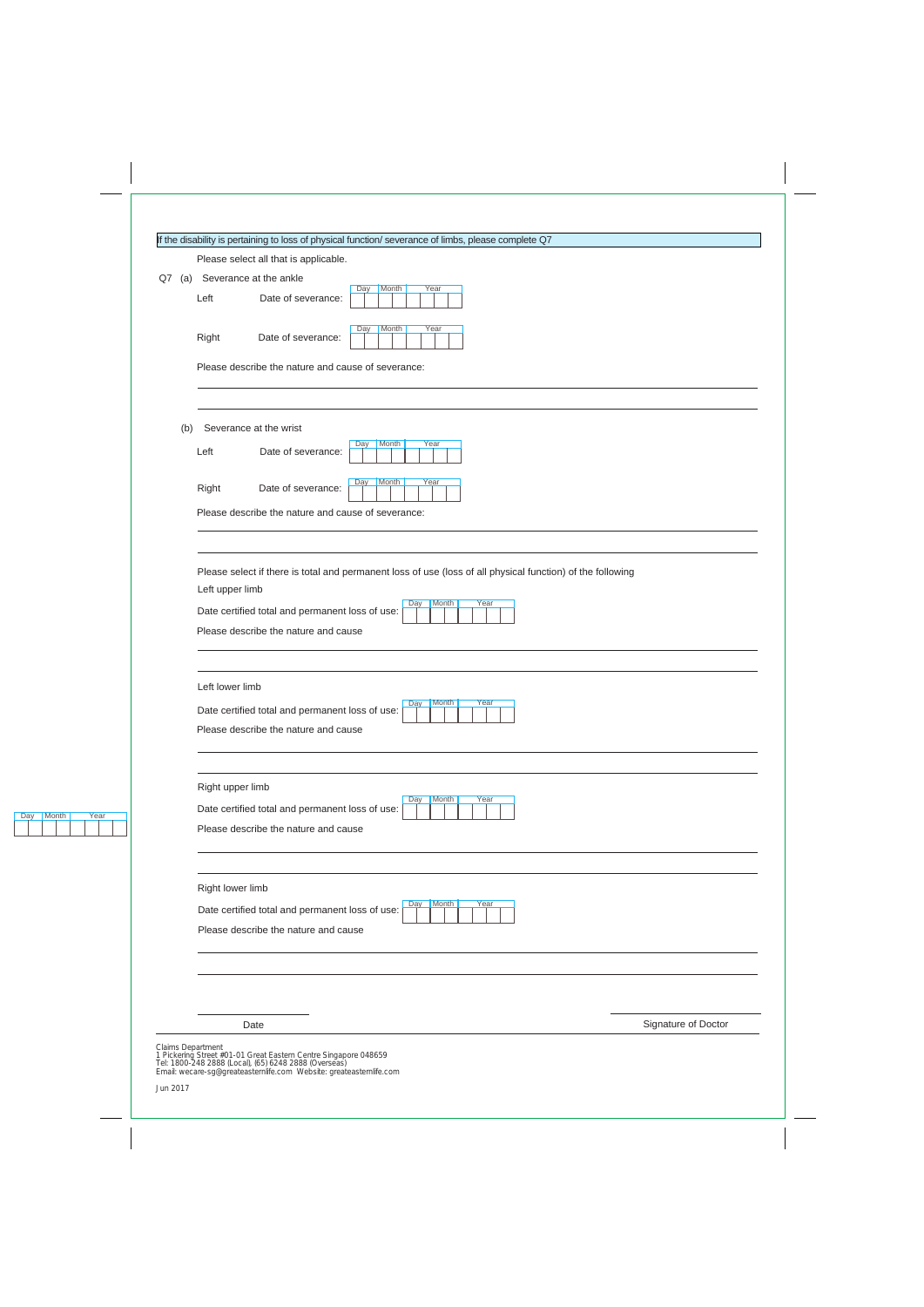| 9   |      | Is the Assured able to perform all the normal duties of his usual occupation? |                                                                                                                                                                                                     | YES / NO*                  |
|-----|------|-------------------------------------------------------------------------------|-----------------------------------------------------------------------------------------------------------------------------------------------------------------------------------------------------|----------------------------|
|     |      | If "YES", when is he/ she expected to return to his usual occupation?         | Day Month<br>Year                                                                                                                                                                                   |                            |
|     | (i)  | If "YES",                                                                     | If he/ she is unable to return to his/ her usual occupation, is he/ she able to engage in any other occupation?                                                                                     | YES / NO <sup>*</sup>      |
|     |      | What types of occupation can he/ she engage in?<br>(i)                        |                                                                                                                                                                                                     |                            |
|     |      |                                                                               |                                                                                                                                                                                                     |                            |
|     | (ii) | When is he/ she expected to engage in these occupations?                      | Month<br>Year                                                                                                                                                                                       |                            |
| 10. | (a)  |                                                                               | Did the Life Assured consult other doctors for this illness or its symptoms BEFORE he/ she consulted you?<br>If "YES", please give name(s) and address(es) of the doctor(s) whom he/ she consulted. | YES / NO*                  |
|     |      | Name of Doctor                                                                | Name of Clinic/ Hospital and Address                                                                                                                                                                | Date of First Consultation |
|     |      |                                                                               |                                                                                                                                                                                                     |                            |

(b) Is the Life Assured suffering or has suffered from any other significant illnesses? YES / NO\* If "YES", please state.

| <b>Illness</b> | Date of First Diagnosis<br>(DD/MM/YY) | Name and Address of Attending Doctor |
|----------------|---------------------------------------|--------------------------------------|
|                |                                       |                                      |
|                |                                       |                                      |
|                |                                       |                                      |

| (c) (i) Is the Life Assured physically or mentally incapacitated from ever continuing in any employment? | YES / NO* |
|----------------------------------------------------------------------------------------------------------|-----------|
|                                                                                                          |           |

(ii) If Yes, when did such disability commence? Day Month Year

(iii) If the Life Assured is mentally incapacitated, please state if he/ she is mentally capable of receiving or handling money.

YES / NO\*

Date

Signature & Official Stamp of Doctor